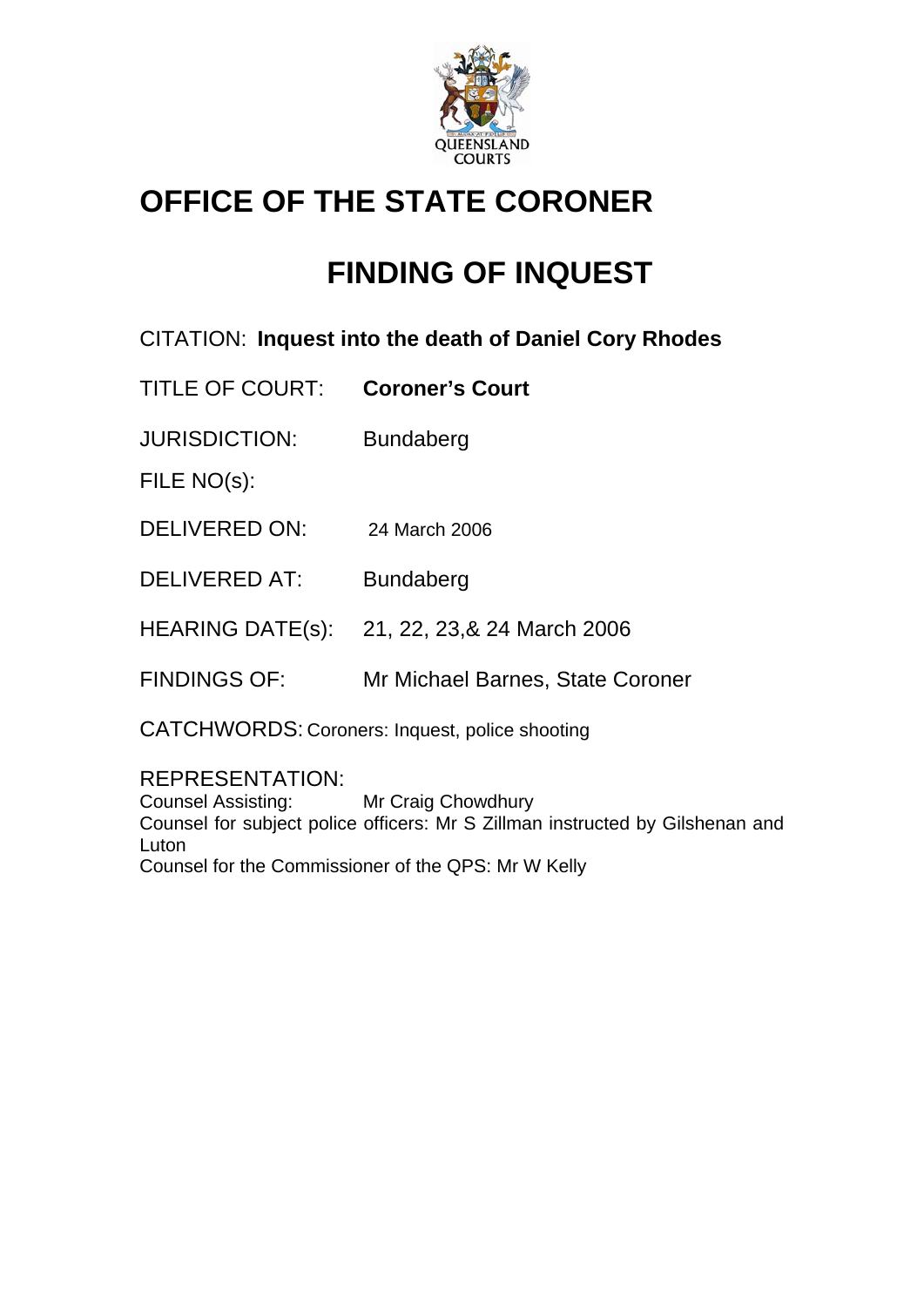# Findings of the inquest into the death of Daniel Cory Rhodes

# **Table of contents**

|                                                       | .13 |
|-------------------------------------------------------|-----|
|                                                       | 13  |
| <b>ISSUES OF CONCERN, RIDERS AND RECOMMENDATIONS </b> | 18  |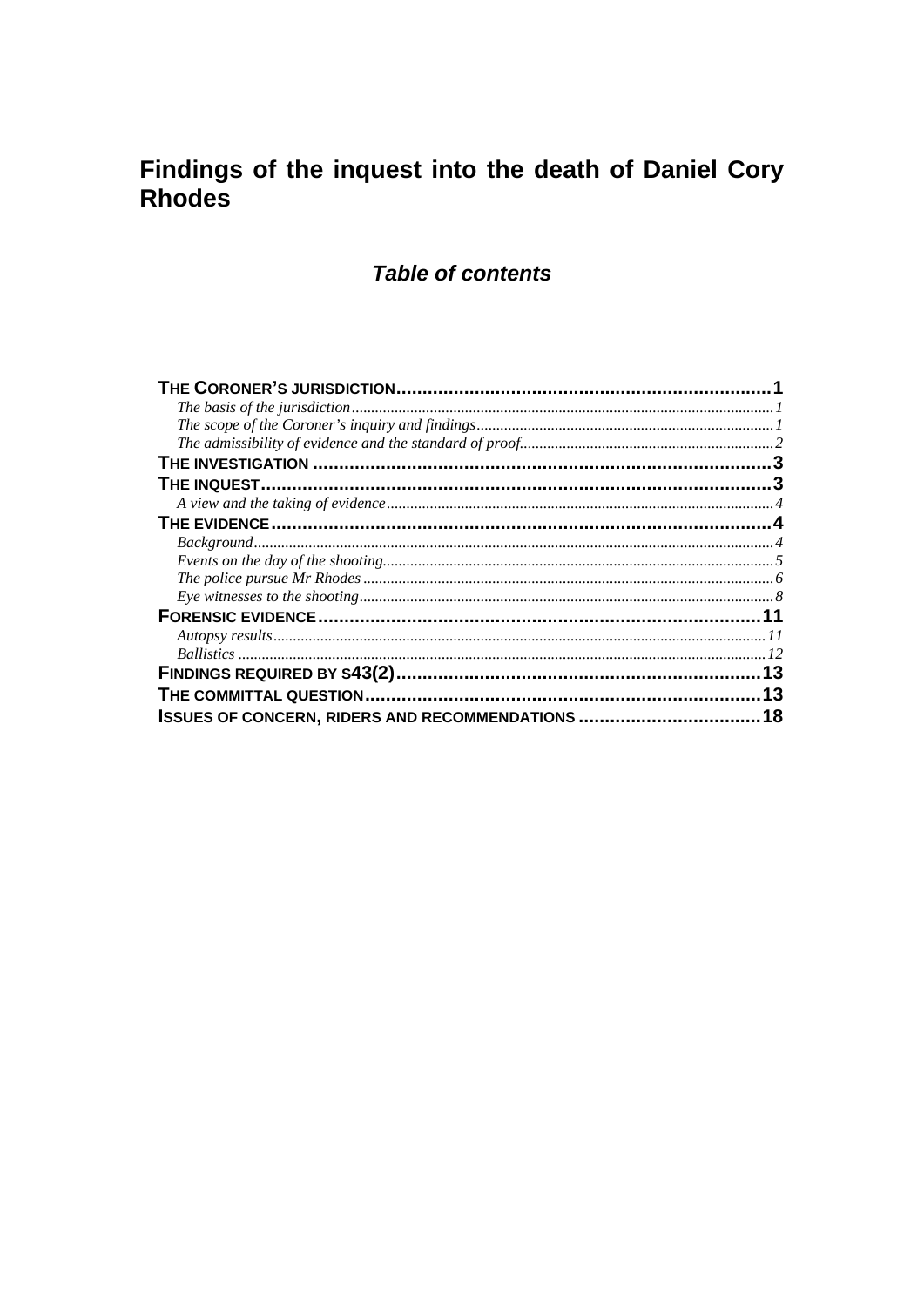<span id="page-2-0"></span>The *Coroners Act 1958* provides in s43(1) that after considering all of the evidence given before a coroner at an inquest the coroner shall give his or her findings in open court. What follows are my findings of the inquest held into the death of Daniel Cory Rhodes.

### *Introduction*

At about 4.30 on the afternoon of 7 October 2002, Daniel Rhodes was driving with friends in the inner city streets of Bundaberg when police, who were conducting a routine patrol of the area, commenced to follow the car. This caused Mr Rhodes to become agitated and he alighted from the vehicle when it slowed at an intersection. His behaviour further aroused the suspicion of the police officers who had been following the car. They attempted to intercept Mr Rhodes to speak with him but he sought to avoid them. This prompted the officers to try to apprehend Mr Rhodes. A struggle ensured which ended with Mr Rhodes being shot dead.

These findings seek to explain how that happened and determine whether anyone should be charged with a criminal offence as a result of the death.

# *The Coroner's jurisdiction*

Before turning to the evidence, I will say something about the nature of the coronial jurisdiction.

#### **The basis of the jurisdiction**

Although the inquest was held in 2006, as the death being investigated occurred before 1 December 2003, the date on which the *Coroners Act 2003* was proclaimed, it is a "*pre-commencement death*" within the terms of s100 of that Act and the provisions of the *Coroners Act 1958* (the Act) are therefore preserved in relation to it.

Because the death was "*violent or unnatural*" the police officers who were summoned to the scene were obliged by s12(1) of the Act to report it to a coroner. Section 7(1)(a)(i) confers jurisdiction on a coroner to investigate such a death and s7B authorises the holding of an inquest into it.

#### **The scope of the Coroner's inquiry and findings**

A coroner has jurisdiction to inquire into the cause and the circumstances of a reportable death.

The Act, in s24, provides that where an inquest is held, it shall be for the purpose of establishing as far as practicable:-

- the fact that a person has died,
- the identity of the deceased.
- when, where and how the death occurred, and
- whether anyone should be charged with a criminal offence alleging he/she caused the death.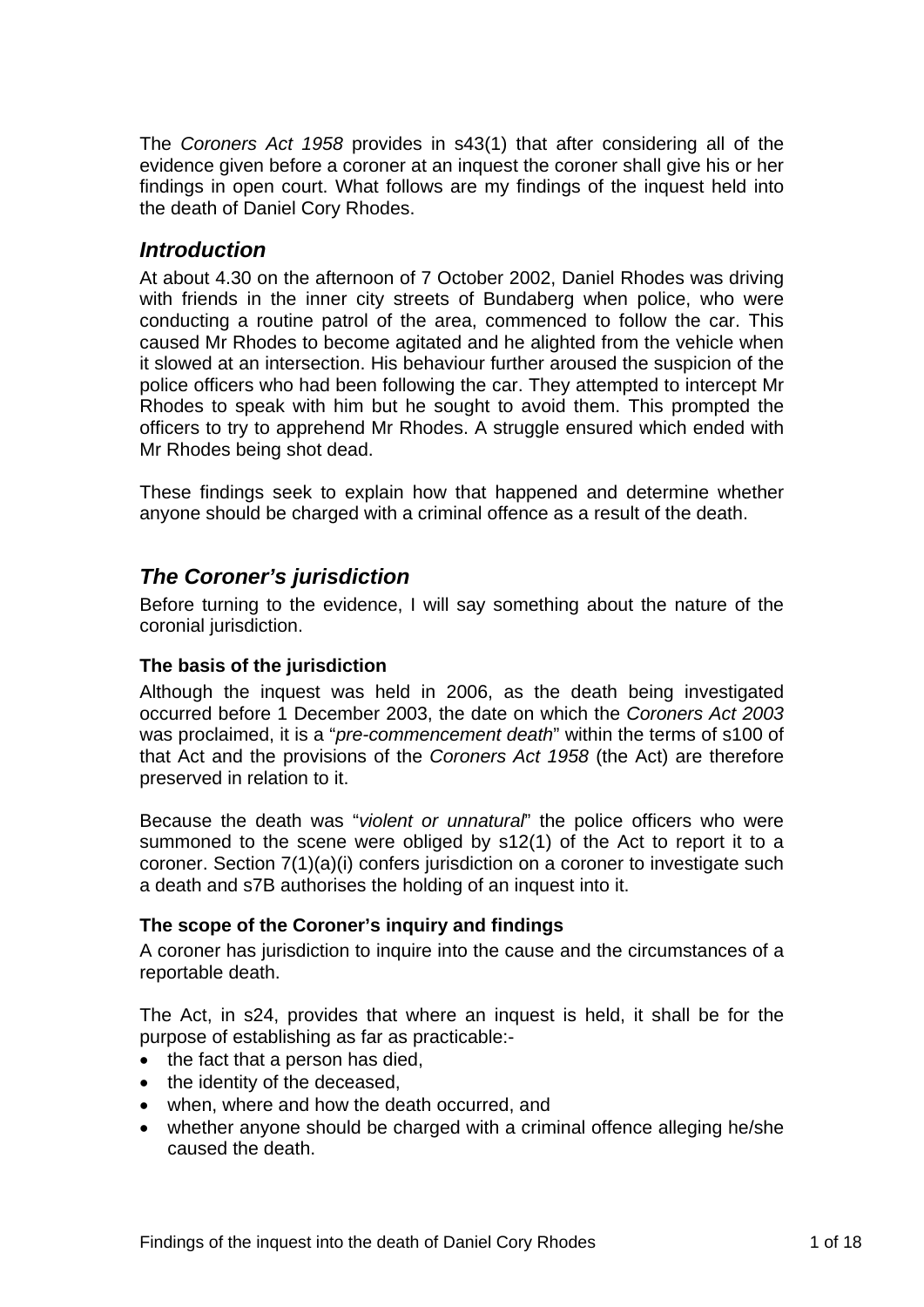<span id="page-3-0"></span>After considering all of the evidence presented at the inquest, findings must be given in relation to each of those matters to the extent that they are able to be proven.

An inquest is not a trial between opposing parties but an inquiry into the death. In a leading English case it was described in this way:-

*It is an inquisitorial process, a process of investigation quite unlike a criminal trial, where the prosecutor accuses and the accused defends… The function of an inquest is to seek out and record as many of the facts concerning the death as the public interest requires.*<sup>[1](#page-3-1)</sup>

The focus is on discovering what happened, not on ascribing guilt, attributing blame or apportioning liability. The purpose is to inform the family and the public of how the death occurred with a view to reducing the likelihood of similar deaths. As a result, the Act authorises a coroner to make preventive recommendations,<sup>[2](#page-3-2)</sup> referred to as "*riders*" but prohibits findings or riders being framed in a way that appears to determine questions of civil liability or suggests a person is quilty of any criminal offence. $3$ 

#### **The admissibility of evidence and the standard of proof**

Proceedings in a coroner's court are not bound by the rules of evidence because s34 of the Act provides that "*the coroner may admit any evidence the coroner thinks fit,"* provided the coroner considers it necessary to establish any of the matters within the scope of the inquest.

This flexibility has been explained as a consequence of an inquest being a fact-finding exercise rather than a means of apportioning guilt, an inquiry rather than a trial. $4$ 

A coroner should apply the civil standard of proof, namely the balance of probabilities, but the approach referred to as the *Briginshaw* sliding scale is applicable.<sup>[5](#page-3-5)</sup> This means that the more significant the issue to be determined, the more serious an allegation or the more inherently unlikely an occurrence, the clearer and more persuasive the evidence needed for the trier of fact to be sufficiently satisfied that it has been proven to the civil standard. $6$ 

Of course, when determining whether anyone should be committed for trial, a coroner can only have regard to evidence that could be admitted in a criminal trial and will only commit if he/she considers an offence could be proven to the criminal standard of beyond reasonable doubt.

1

<sup>1</sup> *R v South London Coroner; ex parte Thompson* (1982) 126 S.J. 625 2

<span id="page-3-2"></span><span id="page-3-1"></span> $2$  s43(5)

 $3$  s43(6)

<span id="page-3-4"></span><span id="page-3-3"></span><sup>&</sup>lt;sup>4</sup> *R v South London Coroner; ex parte Thompson* per Lord Lane CJ, (1982) 126 S.J. 625<br>
<sup>5</sup> Anderson v Blashki [1993] 2 VR 89 at 96 per Gobbo J

<span id="page-3-6"></span><span id="page-3-5"></span> $6$  Briginshaw v Briginshaw (1938) 60 CLR 336 at 361 per Sir Owen Dixon J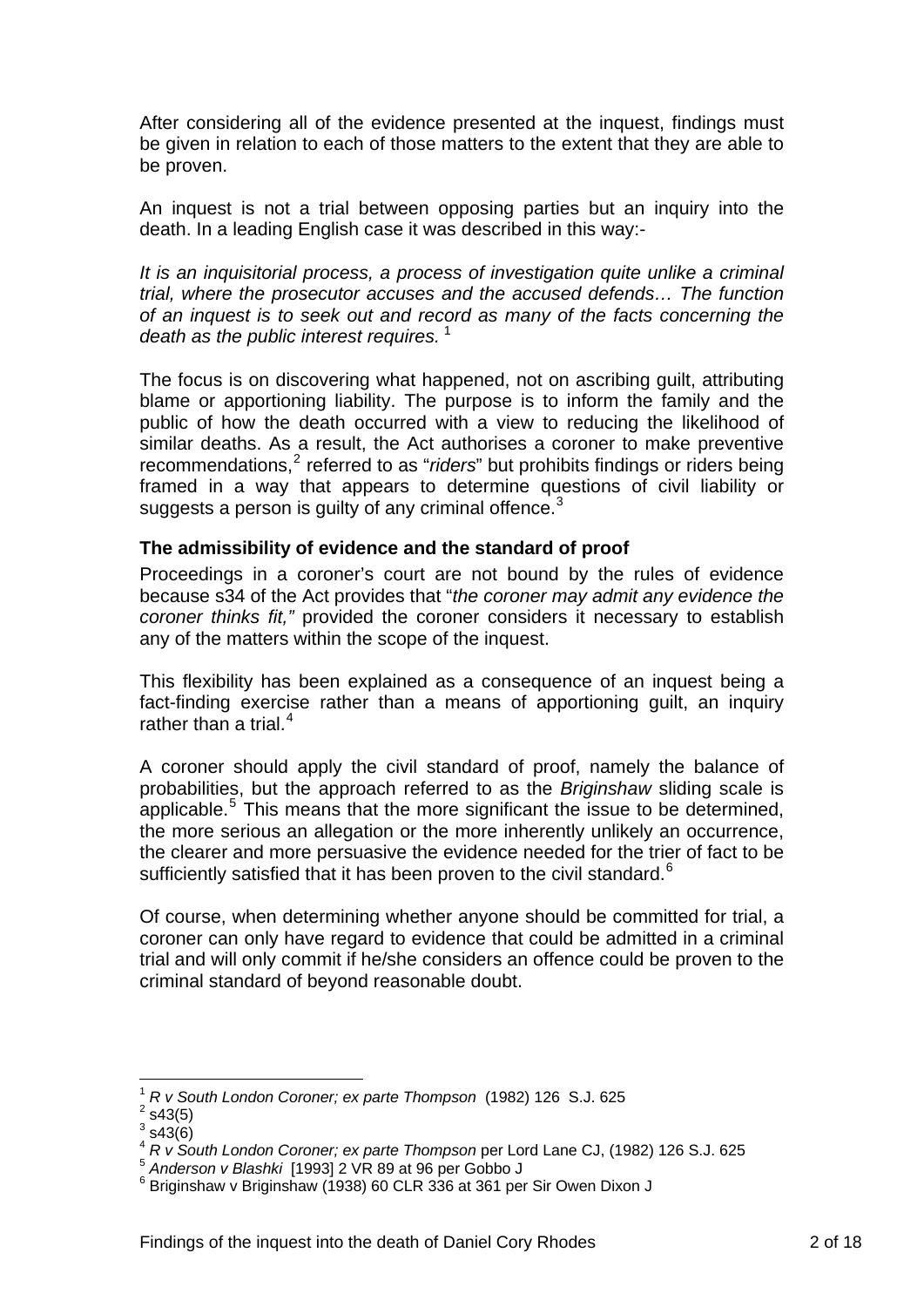<span id="page-4-0"></span>It is also clear that a coroner is obliged to comply with the rules of natural justice and to act judicially.<sup>[7](#page-4-1)</sup>This means that no findings adverse to the interest of any party may be made without that party first being given a right to be heard in opposition to that finding. As *Annetts v McCann[8](#page-4-2)* makes clear, that includes being given an opportunity to make submissions against findings that might be damaging to the reputation of any individual or organisation.

# *The investigation*

I turn now to a description of the investigation. Immediately after the shooting, the officers involved summoned assistance on the police radio and an ambulance and other police attended within minutes.

The scene was cordoned off and the potential witnesses, who had been with Mr Rhodes in the car he had alighted from, were detained. The two officers involved in the incident were transported separately to the police station where they were kept apart until interviewed. The handguns issued to those officers were seized and forensically examined.

The scene was photographed and items of interest were located and tested.

Later that evening, detectives from the Homicide Investigation Group and the Crime and Misconduct Commission attended at the scene.

Fingerprints taken from Mr Rhodes confirmed his identity that had initially been supplied by those he had been driving with. Police then contacted the mother of Mr Rhodes to inform her of the death but it seems she had already heard of the shooting from another family member.

Eye-witnesses were located and interviewed and videotaped during a walk through of the scene.

An autopsy was performed on Mr Rhodes' body the next morning by Dr Rosemary Ashby an experienced forensic pathologist.

Prisoners, who had been incarcerated with Mr Rhodes, and an intelligence officer from the Capricornia Correctional Centre also supplied relevant information.

I am satisfied that the investigation was thorough and carried out in a competent manner.

# *The inquest*

1

At the request of the local coroner, I took responsibility for the inquest on account of the difficulty of fitting such a lengthy matter into the diary of a single magistrate court.

<span id="page-4-1"></span><sup>7</sup> *Harmsworth v State Coroner* [1989] VR 989 at 994 and see a useful discussion of the issue in Freckelton I., "Inquest Law" in *The inquest handbook*, Selby H., Federation Press, 1998 at 13

<span id="page-4-2"></span><sup>8</sup> (1990) 65 ALJR 167 at 168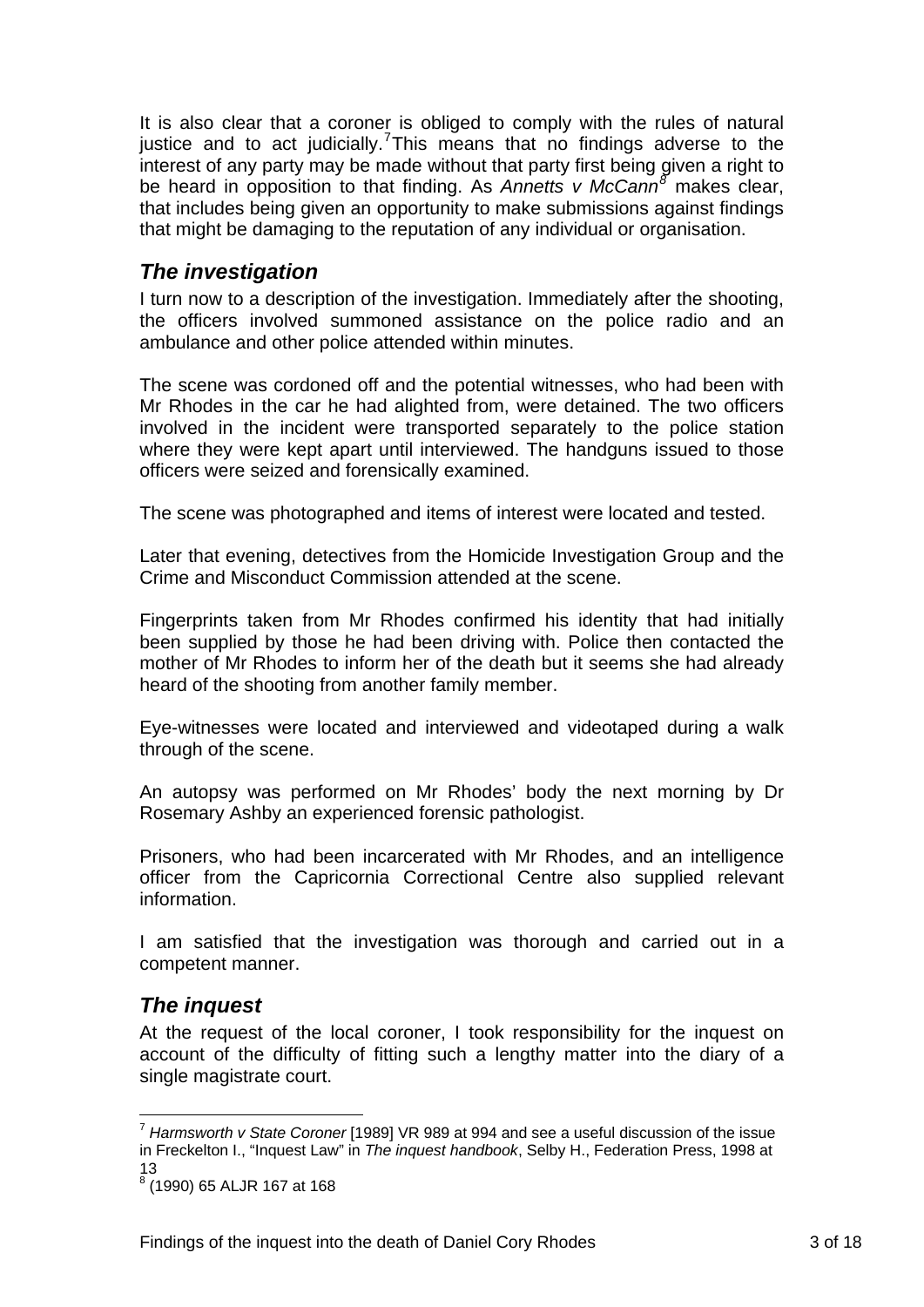<span id="page-5-0"></span>A directions hearing was held on 14 October 2005. Mr Chowdhury was appointed counsel assisting and leave to appear was granted to the two officers involved in the shooting and the Commissioner of the QPS. The family of Mr Rhodes were not represented but they attended the inquest and conferred regularly with Mr Chowdhury.

#### **A view and the taking of evidence**

On 20 March 2006, a view of the scene was undertaken by the Court and those with leave to appear. The inquest commenced on 21 March and evidence was given over the succeeding three days. Sixteen witnesses gave evidence, 148 exhibits were tendered.

### *The evidence*

I turn now to the evidence. Of course, I cannot even summarise all of the information contained in the exhibits and transcript but I consider it appropriate to record here the evidence I believe is necessary to understand the findings I have made.

#### **Background**

The parents of Mr Rhodes separated when he was quite young. He lived with his mother until he was 17, when he left home. He soon after moved from the Northern Territory, where they had been living, to Queensland where his father lived. His father was frequently in prison in Queensland and within a short time, Daniel joined him. Of course, I am reluctant to speak ill of the dead but it has to be said that Mr Rhodes had a terrible criminal history. By the time he was 20, he had convictions for drug offences, weapons offences, robbery and other offences of violence and dishonesty. He had served a number of prison sentences.

Throughout 2002, Mr Rhodes was in custody at the Capricornia Correctional Centre as a result of new convictions triggering earlier suspended jail terms. The last of these re-imposed suspended terms expired on 27 August and he was granted bail on some other outstanding charges on the condition that he live with his sister in Smithfield near Cairns.

It seems that Mr Rhodes did not comply with this condition as, within a day of his being released from prison he was found in premises suspected of being used to manufacture drugs in Rockhampton when police executed a search warrant. A week later Mr Rhodes is alleged to have stolen a Phoenix .22 calibre pistol from the partner of an inmate at the Capricornia Correctional Centre. By early October prison intelligence officers were aware that Mr Rhodes was frequently at a Bundaberg address where another former inmate resided. This information was passed on to police. The POLARIS computer system was updated to reflect the intelligence that Mr Rhodes was thought to have a concealable firearm and Bundaberg police officers were advised to be on the look out for him. The officer in charge of the Bundaberg Criminal Investigation Branch gave evidence that at the time of the shooting, an application was being prepared to have a specialist police unit come to Bundaberg from Brisbane to assist with the location and apprehension of Mr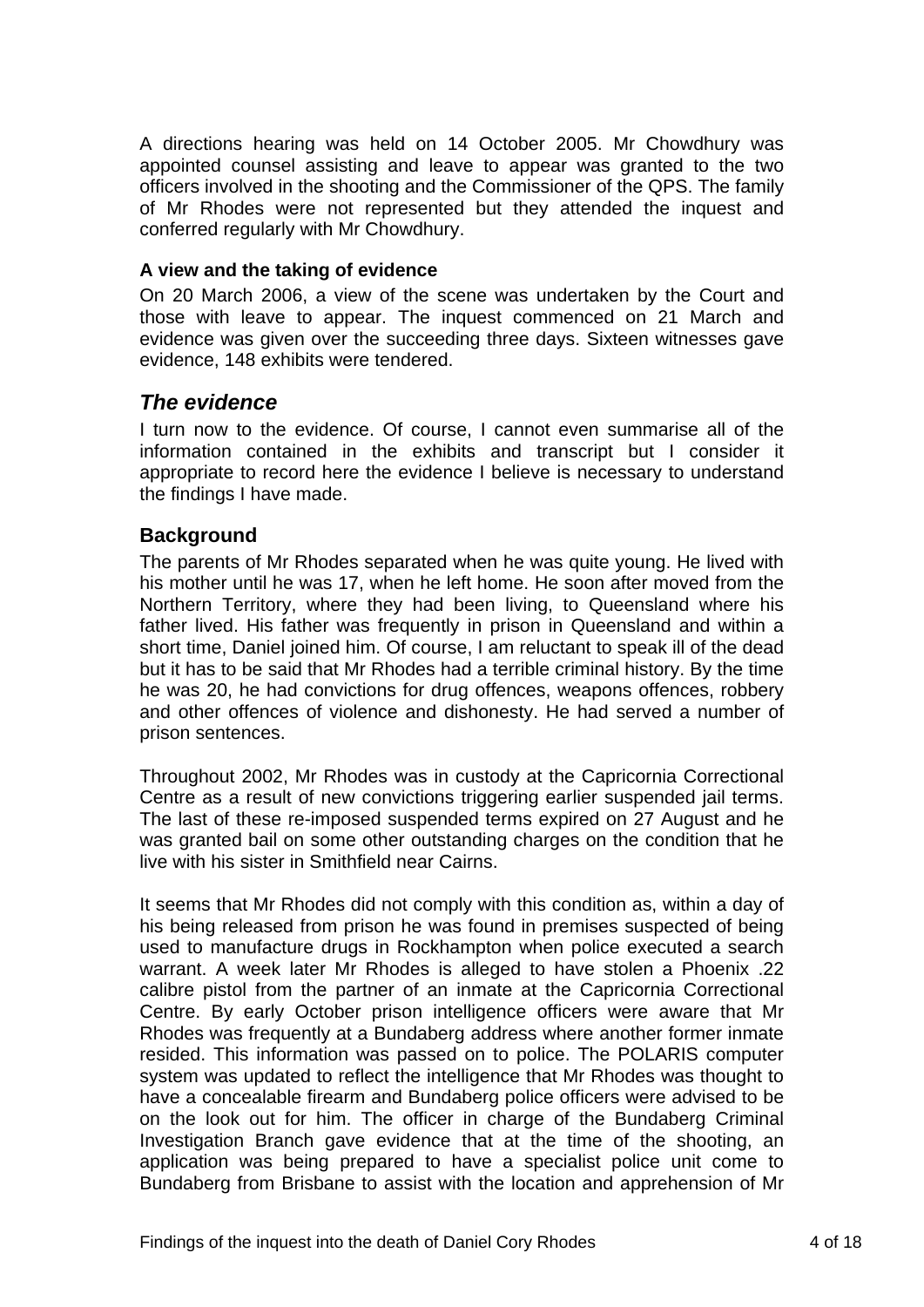<span id="page-6-0"></span>Rhodes. However, neither of the officers involved in the incident were aware of any recent intelligence concerning Mr Rhodes, nor had they seen a photograph of him.

#### **Events on the day of the shooting**

Constable Ricky Lynch<sup>[9](#page-6-1)</sup> and Constable Robert Jorna were general duties officers stationed at Bundaberg who were rostered to work a 2.00 to 10.00pm shift on 7 October 2002.

At about 3.30pm, after attending to a number of routine matters that don't concern this inquiry, they were instructed go to a house at 17 Anderson Road to receive a complaint regarding a break and enter offence that had occurred at those premises earlier that day.

While there, they spoke with a neighbour who told the officers that earlier in the day, on two occasions, he had seen an early model blue Commodore sedan driving past the house that had been broken into. The neighbour considered it was being driven in a suspicious manner.

At about the time officers Jorna and Lynch were preparing to go to the break and enter job on Anderson Road, a kilometre so closer to the centre of town, Daniel Rhodes was visiting a person he'd met in jail. Rodney Knight lived in Griffith Street with his partner and their two children but when Mr Rhodes visited only Mr Knight and his friend, Colin Campbell, were home. Mr Knight says that when Mr Rhodes arrived at about 2.45pm, he asked if he could have a shower and borrow a change of clothes. Mr Knight knew that Mr Rhodes was in Bundaberg as he had stayed at the Griffith Street premises on a couple of occasions of late but he claims not to know where else he was staying or what he was doing.

In any event, he says that he readily agreed to the requests made by Mr Rhodes and got some clothes for him to change into. Mr Knight says that he and Mr Campbell then had to leave the house to collect his partner from work and his elder daughter from school. When they returned at about 3.15pm, Mr Rhodes was in the kitchen using a computer. He had apparently showered and was wearing one of the t-shirts Mr Knight had left for him but was still wearing his own jeans.

The four adults made small talk for a while until it was decided that they would all go into the city centre and to the child care centre where the younger Knight child was to be collected. So, Mr Knight, his then partner, Melissa Patterson, their daughter Alexandra, Mr Campbell and Mr Rhodes got into the Knight's blue Commodore sedan.

Mr Campbell was driving, Ms Patterson was in the front passenger seat, Mr Rhodes was in the seat behind the front passenger seat and Mr Knight sat in

<span id="page-6-1"></span><sup>1</sup>  $9$  This officer has since been promoted to the rank of Senior Constable but throughout these findings I shall refer to him by the rank he held at the time if the incident.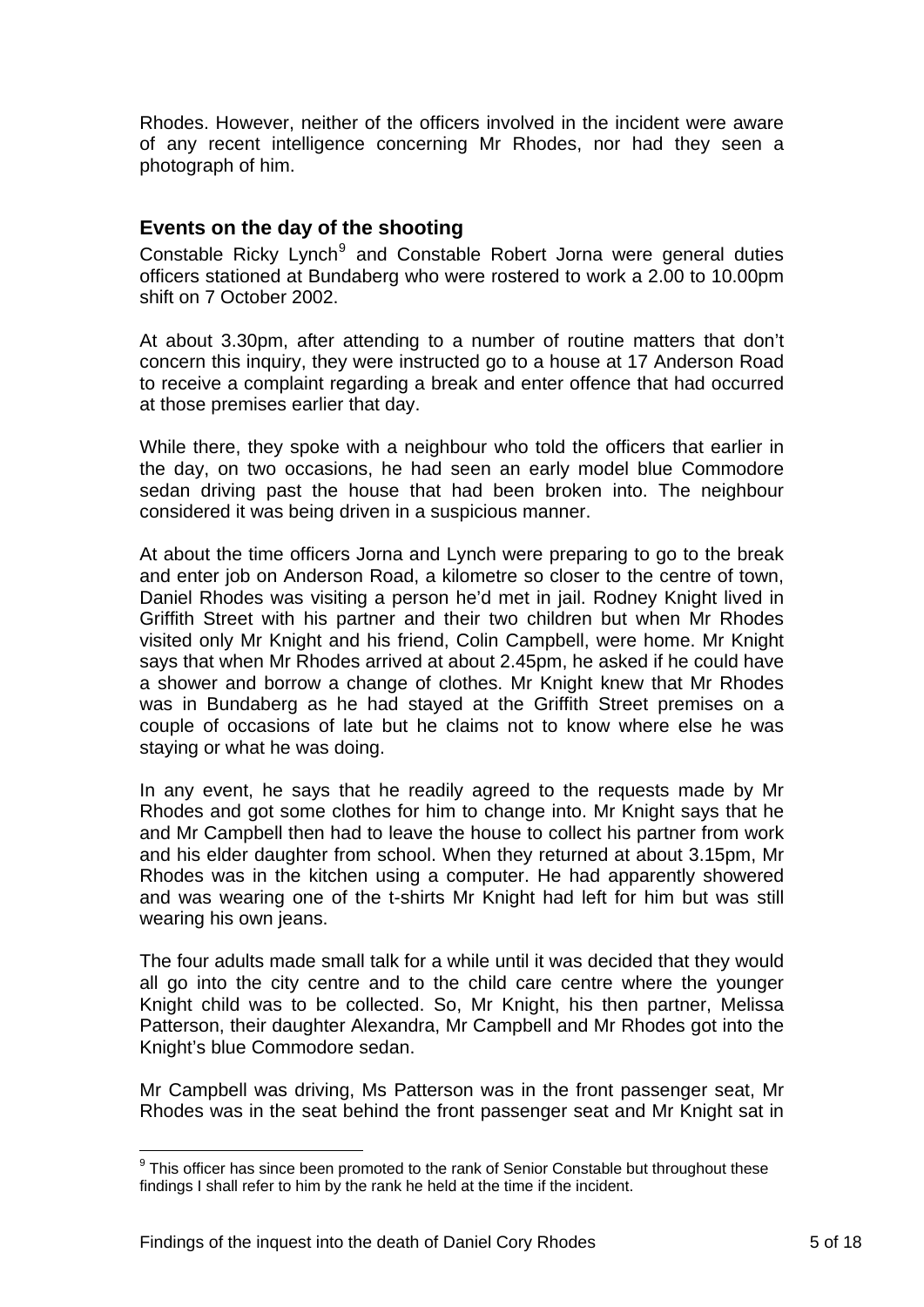<span id="page-7-0"></span>the rear passenger seat behind the driver, with his daughter Alexandra on his lap.

They had only travelled one block and turned into Ruddell Street when they came across Constables Lynch and Jorna, who were heading back to the station to write up the break and enter job. Messrs Rhodes and Knight were in a car that matched the description of the vehicle seen near the Anderson Street break and enter and the officers were mindful of the general instruction they had been given to "*prop and stop*" all vehicles and individuals that might be involved in an upsurge of property crime that was troubling the police division at this time. They therefore executed a U turn and followed the blue Commodore.

The driver of the Commodore, Mr Campbell, says he was simply taking the most direct route to the pawn shop they were heading towards and that required him to make a left turn, the next right and the next left turn in quick succession. It led the police to think that those in the blue Commodore were trying to avoid them and made the officers determined to intercept the vehicle.

Those in the blue Commodore were aware that the police car had turned around and was following them. Mr Knight and his then partner say they assumed the police were showing their usual interest in Mr Knight and he gave evidence that their vehicle sped up to "*put some distance"* between it and the police car. They all say that as the car approached the intersection of Burnett and Targo Streets, Mr Rhodes became quite agitated and insisted on getting out of the vehicle just after it turned left into Targo Street. They say that he was so anxious to get out of the vehicle that he didn't even wait for it to come to a complete stop and did not close the door. The Commodore then continued down Targo Street. There is some dispute among its occupants as to what if anything was agreed to concerning their being re-united with Mr Rhodes. Mr Knight says that they arranged for, or presumed, that Mr Rhodes would cut across the block by going through the yards of houses and that they would collect him on the other side of the block. Ms Patterson says that they agreed to meet him at the house of a mutual acquaintance nearby. Whatever the arrangement, the blue Commodore went to the end of the first block on Targo Street and turned left, left and left again so that they were, a minute or so later, back at the intersection of Burnett and Targo Streets. A lot had happened while they were away.

#### **The police pursue Mr Rhodes**

The police officers say that when they came to the same intersection and looked down Targo Street, they were surprised that the blue Commodore was not further down that street. It had been a full block ahead of them when they saw it turn into Targo Street, but when they got to that point it appeared to be just moving off and was only some 20 or 30 metres from the intersection. They also say that they saw a man dressed in dark clothes moving quickly away from the curb in the vicinity of where the Commodore had been.

They formed the impression that the man had gotten out of the blue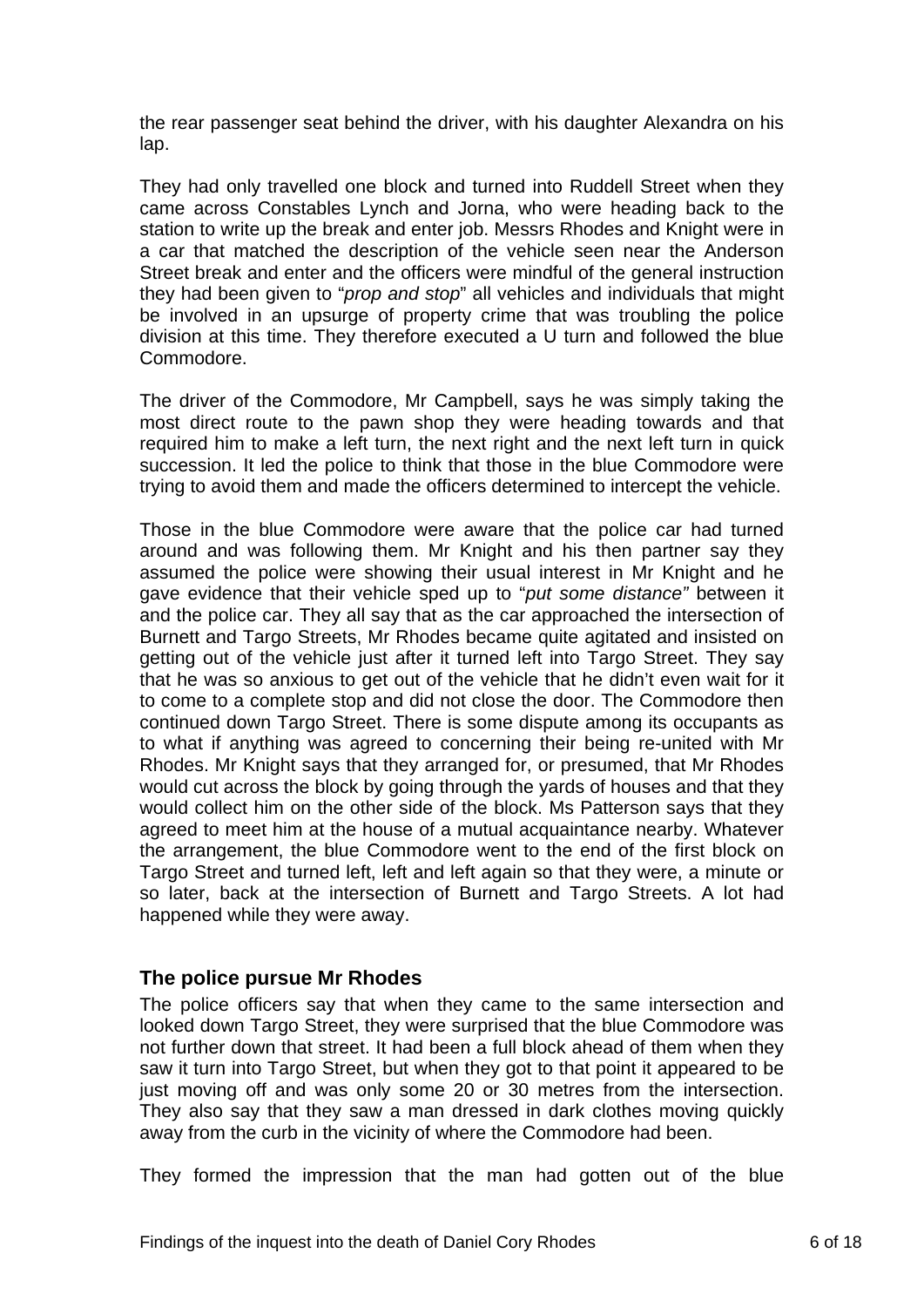Commodore and Constable Lynch decided to try and intercept him. He directed Constable Jorna to stop the police car. It stopped a little more than a car length back from an alley way that runs off Targo Street about 25 metres from its intersection with Burnett Street. Constable Lynch saw Mr Rhodes rush down that alley.

After Constable Lynch got out of the police car, Constable Jorna drove into the entrance of the alley way. As soon as he did so, he saw the man we now know was Mr Rhodes coming back towards the car. Mr Rhodes had obviously discovered that there was no other easy way out as the alley ends in a car park and is surrounded by buildings and a high fence.

As Constable Jorna was getting out of the car, Constable Lynch arrived at the entrance to the alley way and came face to face with Mr Rhodes. He approached him and asked *"Did you just get out of the car?"* The man said *"No"* and pushed straight passed him and tried to move off. As he did so he dropped a magazine and a phone but made no effort to recover them. As Mr Rhodes pushed passed Constable Lynch, the officer turned around and grabbed the back of his t-shirt with both hands. Mr Rhodes immediately attempted to struggle free and in doing so slipped his shirt off over his head so that Constable Lynch was left holding only the shirt.

Mr Rhodes then made off down Targo Street back towards the intersection with Burnett Street but before he got very far, Constable Jorna, who had alighted from the police vehicle and run around the back of it, caught up to him and grabbed the belt loops of Mr Rhodes' jeans. Constable Lynch says that he was rushing to assist with the detaining of Mr Rhodes when he saw that Mr Rhodes had a pistol in his hand. He was moving to the left of Mr Rhodes and Constable Jorna who were predominantly facing down Targo Street towards Burnett Street, although they were also swivelling around as Mr Rhodes was attempting to dislodge Constable Jorna's hold on him and Constable Jorna was attempting to throw Mr Rhodes to the ground.

Constable Lynch says that he was two to five metres away from Mr Rhodes when he saw the gun in his right hand. He says that this caused him to immediately stop his advance and to begin to back away. At the same time he says he drew his service revolver and yelled at Mr Rhodes to drop his gun. Constable Lynch says that Mr Rhodes pointed the gun he was holding at him and then drew it across his own body, and pointed it under his left arm at Constable Jorna's head. On seeing this, Constable Lynch says he thought that either he or Constable Jorna were in immediate danger of being shot and so Constable Lynch fired one shot, aimed at the upper torso of Mr Rhodes in accordance with his police training with the intention of incapacitating him. He says he considers he had no other option by which to save Constable Jorna's life.

Constable Jorna gives a very similar account of the incident. He says as he was struggling with Mr Rhodes in the centre of Targo Street, he was bent over at the waist as he was being pulled forward while holding onto the belt loops in Mr Rhodes jeans. He says he heard Constable Lynch yelling and he then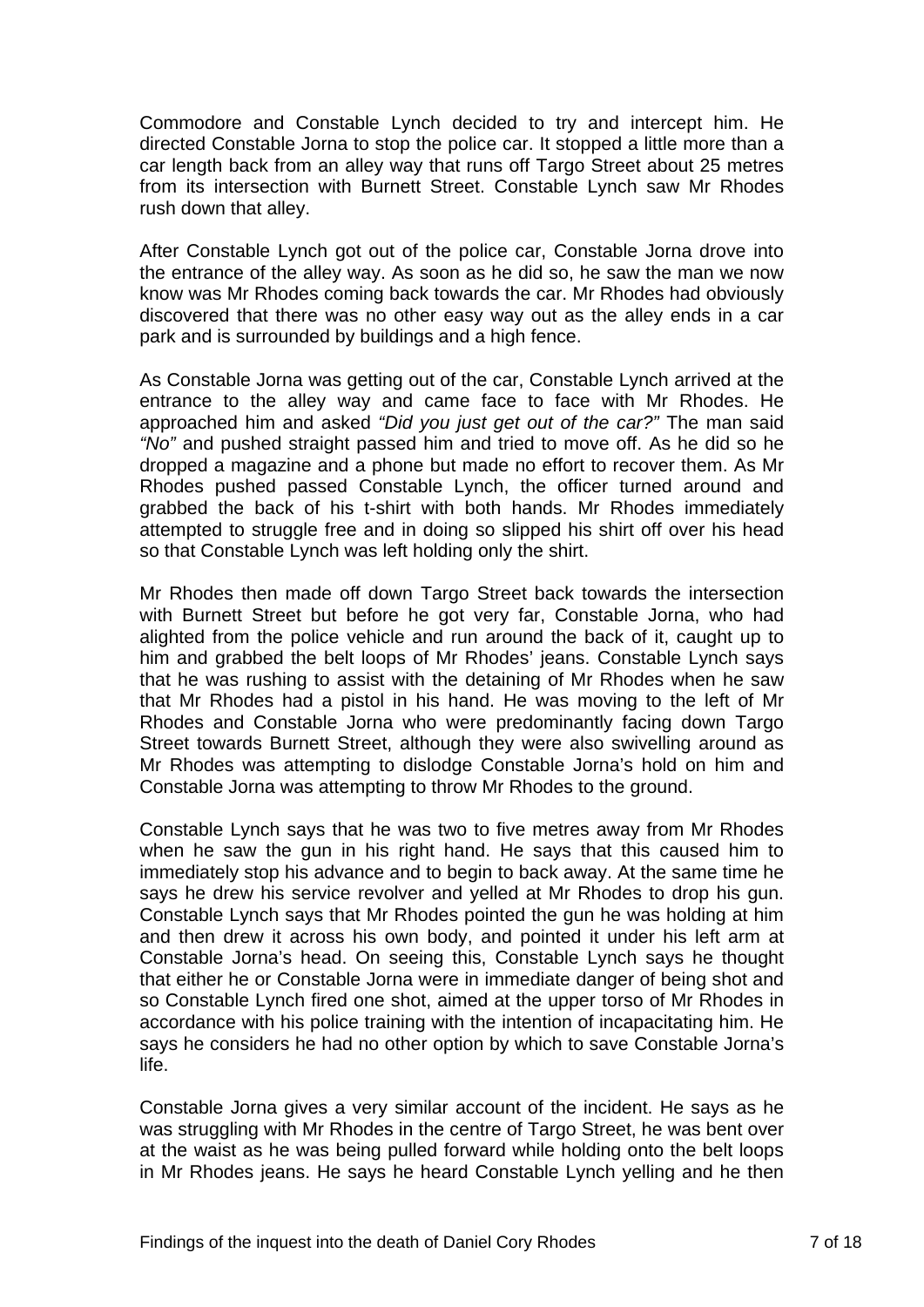<span id="page-9-0"></span>saw that Mr Rhodes had a gun in his hand which was pointed at him around the left side of Mr Rhodes' body. He says this caused him to immediately release his grip on Mr Rhodes trousers and cover his face with his hands. He then heard a gun shot and sunk to the ground

At this stage both officers thought that Constable Jorna had been shot, either by the other officer or by Mr Rhodes. They quickly realized that this was not the case and looked up to see Mr Rhodes running around the corner into Burnett Street.

The officers say that they cautiously edged along Targo Street in the direction of Burnett Street so that they could see where Mr Rhodes was. They saw that he was prone, on the ground, some 20 to 25 metres from the intersection and they cautiously approached. As they were doing so they made radio contact with the Bundaberg communications centre and requested backup and an ambulance.

They continued to approach Mr Rhodes and they realised that he was seriously wounded. They also saw on the ground some three or four metres closer to the intersection the gun they say Mr Rhodes had previously brandished.

#### **Eye witnesses to the shooting**

A number of other people also witnessed the shooting. Their accounts differ in some significant respects.

Scott Fredericks, an employee of the Queensland Ambulance Service, drove onto the scene of the incident from the other direction in Burnett Street to that taken by the blue Commodore and the police car. He stopped at the intersection intending to turn right, which would have taken him through the scene of the struggle. Immediately he looked in that direction he saw the two police officers and a person we now know was Mr Rhodes.

He says he saw the two officers struggling with Mr Rhodes in manner that to Mr Fredericks seemed like they were trying to get his arms behind his back. Before they could do this, Mr Rhodes spun out of their grasp by turning his body and slipping out of his shirt.

Mr Fredericks says that very soon after this happened, when the two officers pursued Mr Rhodes onto the road, he saw Mr Rhodes had a pistol in his hand. He says that he saw Mr Rhodes point the pistol at the police; he "*did a broad sweep at the two officers*."

In his interview on the day after the shooting Mr Fredericks said that on seeing the weapon in Mr Rhodes' hand both officers backed away from him drawing their guns as they did so. When he gave evidence at the inquest, however, Mr Fredericks was prepared to concede that one of the officers may still have had hold of Mr Rhodes when he produced the gun but he did not see him point the gun at that officer. He also conceded that it may have happened and he didn't see because it happened so quickly. He also qualified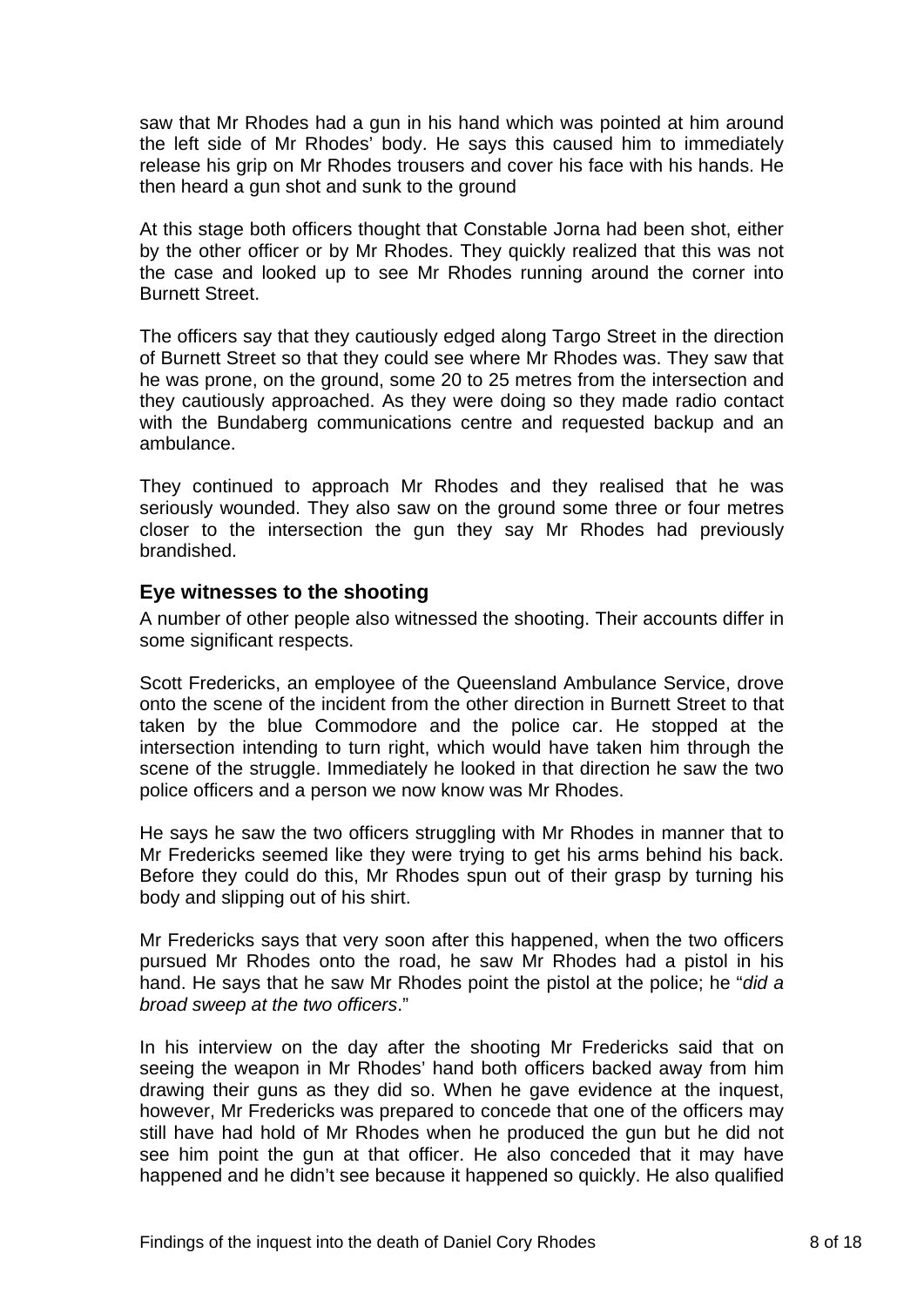his version in the interview by saying he was not sure if both officers drew their guns.

He says that one of the officers moved further down Targo Street away from the intersection yelling and swearing at Mr Rhodes. He says that Mr Rhodes then ran to near the intersection of Targo and Burnett Streets, on the other side of the intersection from where Mr Fredericks was watching. Mr Rhodes then again pointed his pistol at both officers in the same sweeping motion and at that point the officer who was in the outbound lane of Targo Street fired one shot.

In his interview, Mr Fredericks says that when the shot was fired, both officers were about 20 metres from Mr Rhodes. In evidence at the inquest he was prepared to reduce this estimation to 15 metres.

He says Mr Rhodes then ran down the footpath in Burnett Street leading Mr Fredericks to think that the shot had missed him. He then saw the officers moving cautiously up Targo Street towards the intersection, craning their heads to see around the corner. When he looked back at Mr Rhodes, he saw him stagger a few steps and then fall to the ground.

He saw the officers approach the prone figure of Mr Rhodes and then Mr Fredericks drove off. When he came back after making a U turn a block and a half away, he saw that the blue Commodore was at the intersection and that a heated exchange between its occupants and the police officers was unfolding. He therefore kept driving.

Sara Samuels was driving outbound on Targo Street, that is in the opposite direction to that taken by the blue Commodore and the police car, when she came across the incident.

She says that she saw a marked police car with its roof bar lights flashing. In the re-enactment she did with investigators the day after the incident she placed this car at the intersection of Burnett and Targo Streets on the southern side of Burnett street, that is the side furthest away from where the shooting occurred.

She says that two officers alighted from this vehicle and ran up Targo Street towards her, where they grabbed the person we now know was Mr Rhodes, as he came out onto the roadway. She saw the man and police struggle and Mr Rhodes' shirt come off.

She says that as soon as this happened Mr Rhodes backed away up Targo Street and the fatter of the two police men took out his gun and shot Mr Rhodes in the stomach or hip area. She saw a large amount of blood come from the resulting wound and a little later, as she drove away, she saw blood on his t-shirt which had been dropped onto the road.

She is adamant that Mr Rhodes did not have a gun in his hand at any time. The incident occurred right in front of her: he was facing her and had his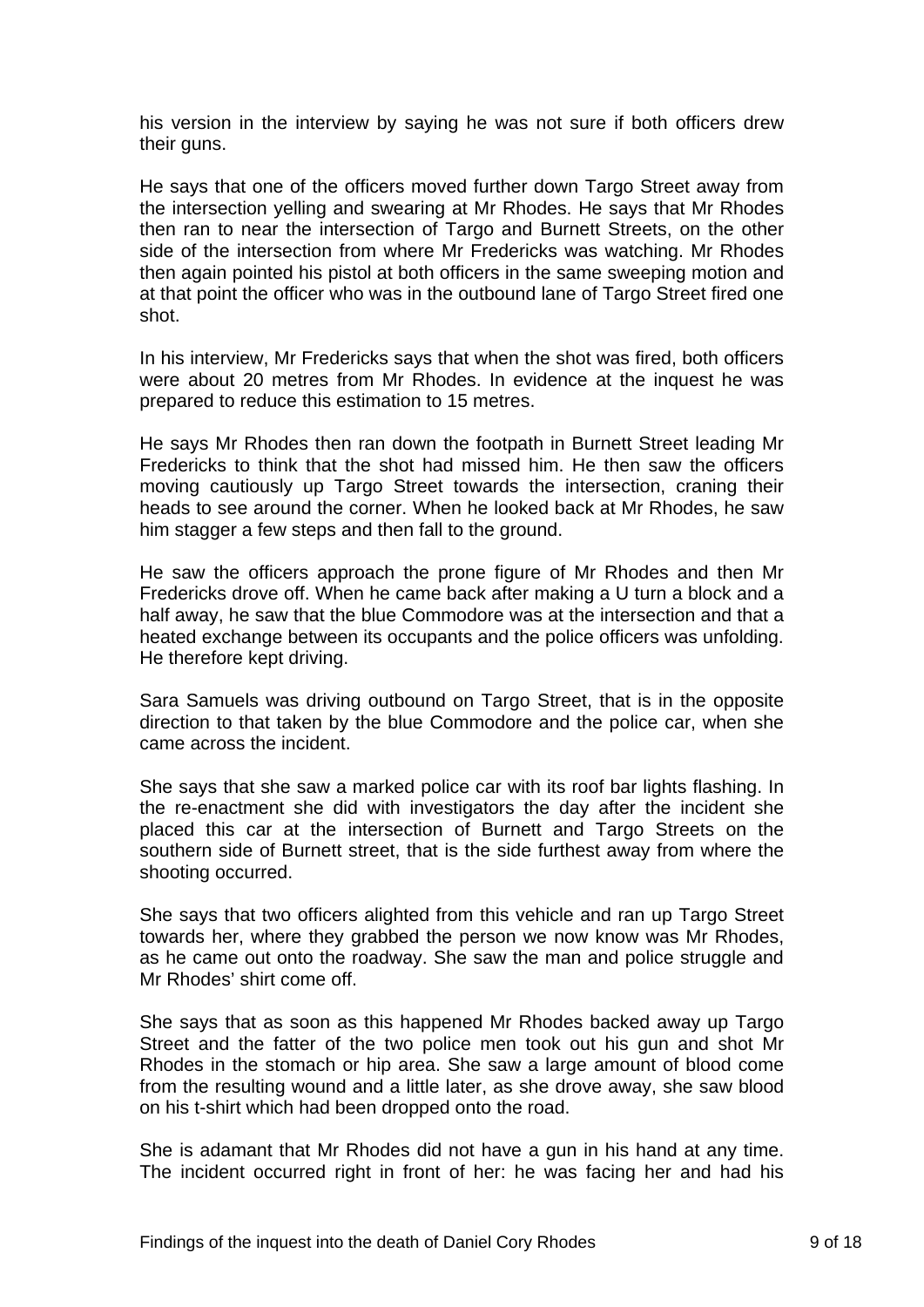hands in front of his body and raised, near his head, as he backed away and was shot.

When interviewed Ms Samuels said that Mr Rhodes only ran a few steps after being shot before he collapsed, but in her re-enactment she indicated that he ran around the corner and as she drove off she saw him collapse onto the footpath in Burnett Street.

She says she had to drive up onto the footpath to get around the back of the police vehicle. It seems that when she gave evidence at the inquest her memory of where that vehicle was had changed, in that she now thought it was on the city side of the intersection but still across the road.

At about 4.30pm, on the afternoon of 7 October, Justin Tamaki was jogging along Burnett Street. He was on the southern side of the street. As he approached the intersection with Targo Street, he heard something like the sound of a car door slaming shut. Soon after, he saw a man run from Targo Street into Burnett Street on the other side of road, almost adjacent to where Mr Tamaki was running. He saw that the man we now know was Mr Rhodes had no shirt on and was running in an unnatural or awkward style. When interviewed, Mr Tamaki said he saw that Mr Rhodes had something shiny in his hand.

As Mr Rhodes rounded the corner and ran down Burnett Street, Mr Tamaki saw two police officers in the middle of Targo Street a short distance back from the corner. He saw that they both had their guns drawn and he heard them yelling for the man to stop. Mr Tamaki then heard what he thought was a gun shot – he described it variously as a loud pop or a loud clap. Mr Rhodes ran twenty to twenty five metres more and then collapsed on the footpath in Burnett Street. Just before Mr Rhodes collapsed, Mr Tamaki saw him drop something that he later realised was a gun.

He then saw the police cautiously approach the man on the ground and heard them using their radios to summon assistance.

# *The post shooting response*

The first news of the shooting was heard over the police radio at 16hours 31minutes 27seconds. It advised that there was a man, armed with a gun, on the ground. It advised of the location and indicated that an ambulance was urgently needed. It said the man had been shot.

The first officer on the scene was Constable Darney. He says he was only a few blocks away when he heard the radio transmission referred to above. He said the voice making the call was screaming; it was extremely distressed. He went to the location on code 1 – lights and siren activated and at high speed. He estimates he reached the scene of the shooting within 20 seconds of the radio broadcast.

On arriving at the scene Constable Darney parked his police vehicle on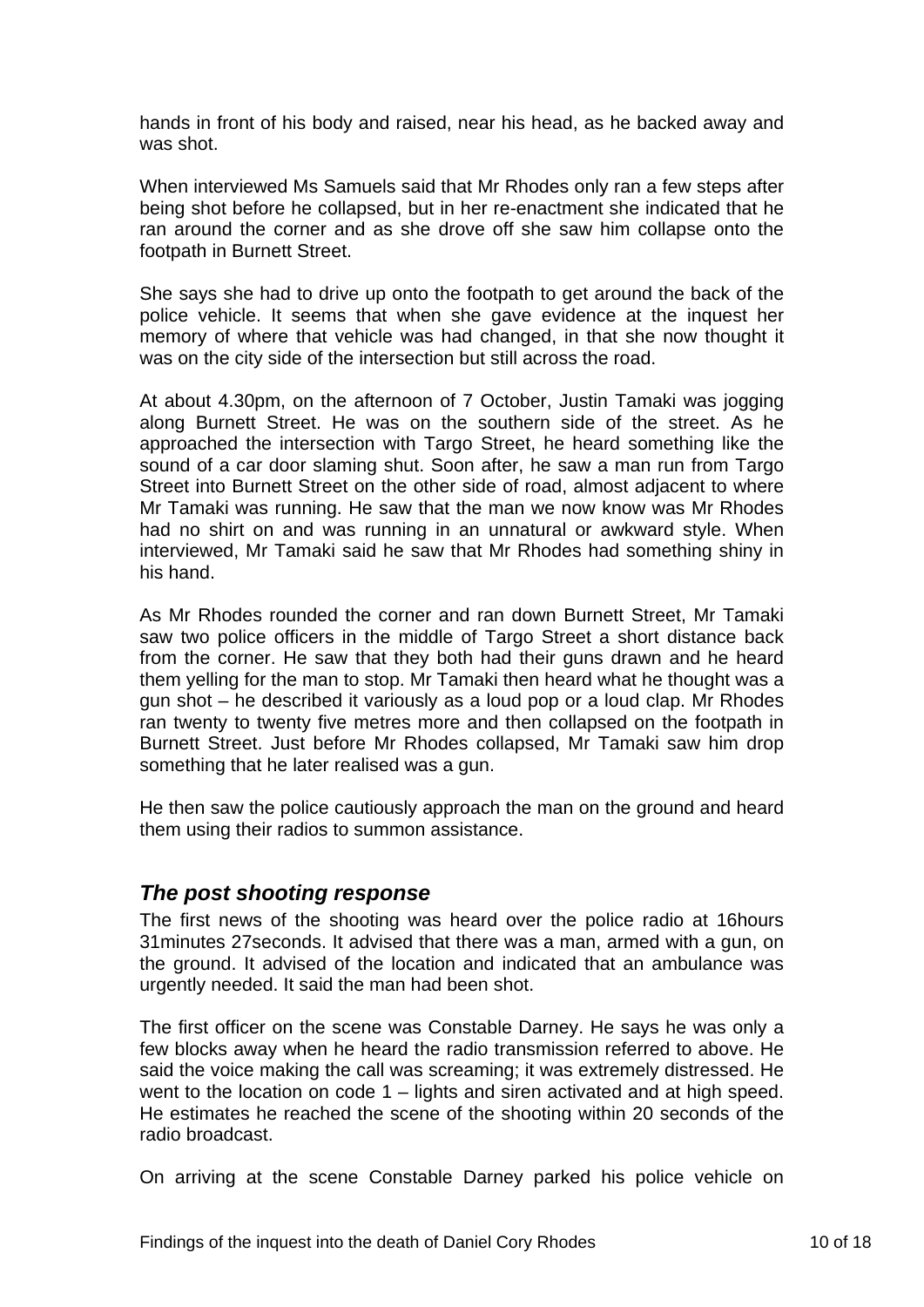<span id="page-12-0"></span>Burnett Street adjacent to where Mr Rhodes was lying on the footpath. He examined Mr Rhodes and noted an entry wound on his left shoulder blade. He looked on the other side of Mr Rhodes' body and could find no exit wound. He checked Mr Rhodes airway and noted frothy blood coming from his mouth. He observed Mr Rhodes take a number of convulsive gasps of air. He moved Mr Rhodes into the recovery position.

Constable Darney then turned his attention to Constables Jorna and Lynch. He says they were non responsive, visibly upset and shaking. Constable Lynch was saying repeatedly "*What have I done?"* 

The blue Commodore then arrived at the intersection having come back up Burnett Street after circling the block. Mr Knight and Ms Patterson got out and were understandably very upset. They began abusing police and generally making a commotion.

Other officers arrived. The scene was secured, to some extent. Constable Darney stood guard over the pistol Mr Rhodes dropped until it was taken by a ballistics expert.

The ambulance arrived at 16.38. The para medics could not find a pulse and Mr Rhodes was not breathing. They performed emergency first aid by inserting an intubation tube and intervascular lines, together with an anterior chest drain. They utilised a defibrillator to try and re-establish a spontaneous heart rhythm. They rushed Mr Rhodes to the Bundaberg Base Hospital but he was declared dead on arrival.

#### *Forensic evidence*

#### **Autopsy results**

On 8 October 2002, Dr Ashby performed an autopsy on Mr Rhodes' body. She found:-

- There was a gunshot entry wound to the left scapula area 6 cm from the posterior axillary fold and 140 cm from the heel.
- There was no visible gunshot residue.
- The bullet had passed through the left scapula (shoulder blade), between lumbar ribs 5 and 6 and created a large ragged hole in the left chest wall.
- It has also left a lesion in the posterior aspect of the upper lobe of the left lung.
- The bullet has separated into two pieces as it has gone into the body; one part was recovered from the aorta, while the other passed through the medial aspect of the upper lobe of the right lung and lodged in the right pectoral muscle.
- The trajectory of the bullet was from behind on the left of the body diagonally across the body to its right side, somewhat forward and slightly upward.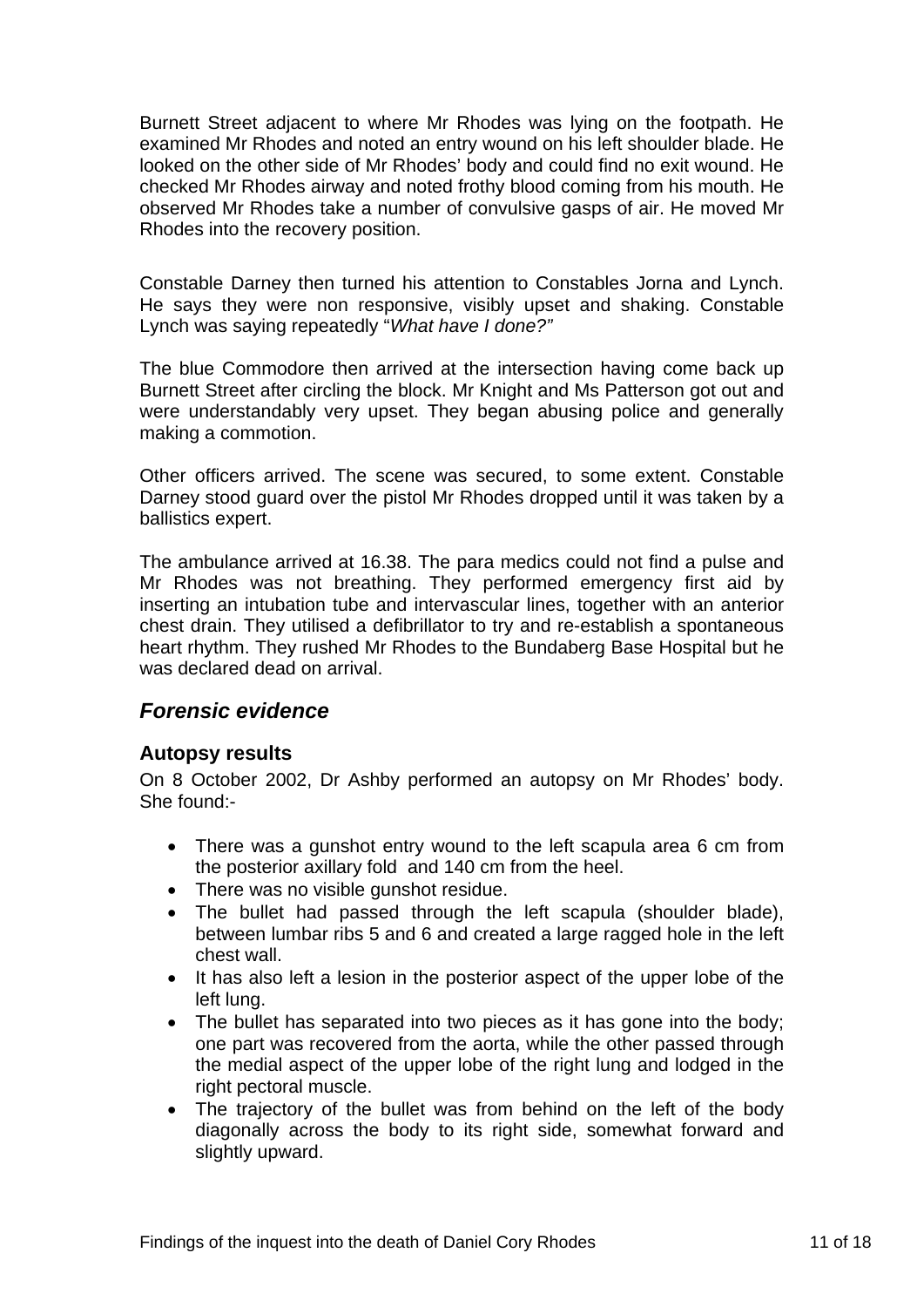<span id="page-13-0"></span>• The fragment of the bullet retrieved from the right pectoral muscle was 144 cm above the heel

In her opinion, the cause of death was internal haemorrhage as a result of a single gun shot wound.

Toxicological analysis of the blood of the deceased found amphetamine and methylamphetamine in the following concentrations:-

Amphetamine: 0.09 mg/kg Methylamphetamine: 0.6 mg/kg

Cannabis was detected in the urine sample.

In the post-mortem examination certificate Dr Ashby stated that the level of methylamphetamine in the blood was at a "toxic-fatal" level.

#### **Ballistics**

An examination of the gun issued to Constable Jorna found that it contained 15 bullets in its magazine. That is the maximum that type of magazine could hold. The gun had not been recently fired.

The gun issued to and seized from Constable Lynch had one bullet missing; it contained 14 bullets in the magazine.

An examination of the projectile removed from Mr Rhodes' body at autopsy showed that it was consistent with the type issued to QPS officers and markings on it were consistent with it having been fired by a Glock pistol such as those issued to the officers involved in this incident. However, the markings were not able to connect the projectile to Constable Lynch's gun. Such a connection was able to be made with a spent cartridge case found on Targo Street near the scene of the shooting. However, it was damaged in a manner suggesting that it had been stood on or run over by a car and so its position could not be relied on for calculating where Constable Lynch was when he fired the shot.

The Phoenix .22 calibre handgun found near Mr Rhodes was also examined. It had six bullets in the magazine and one in the chamber. Both safety catches were in the fire position and the hammer was cocked. A ballistics expert gave evidence that the gun could come to be in this state in three ways: one, someone had activated the slide to insert a bullet into the chamber; two, the gun had been fired and not de-cocked afterwards, or three, there was already a bullet in the chamber and someone cocked the gun by drawing back the hammer with his finger or thumb. As it is most unlikely that Mr Rhodes would ride around in a car with the gun cocked and loaded while it was down the front of his pants, the first and third options seem the most likely explanation, meaning that the gun was cocked after Mr Rhodes got out of the car. As it wasn't in his hands when he was first confronted by police he must have done this when he produced it during the struggle.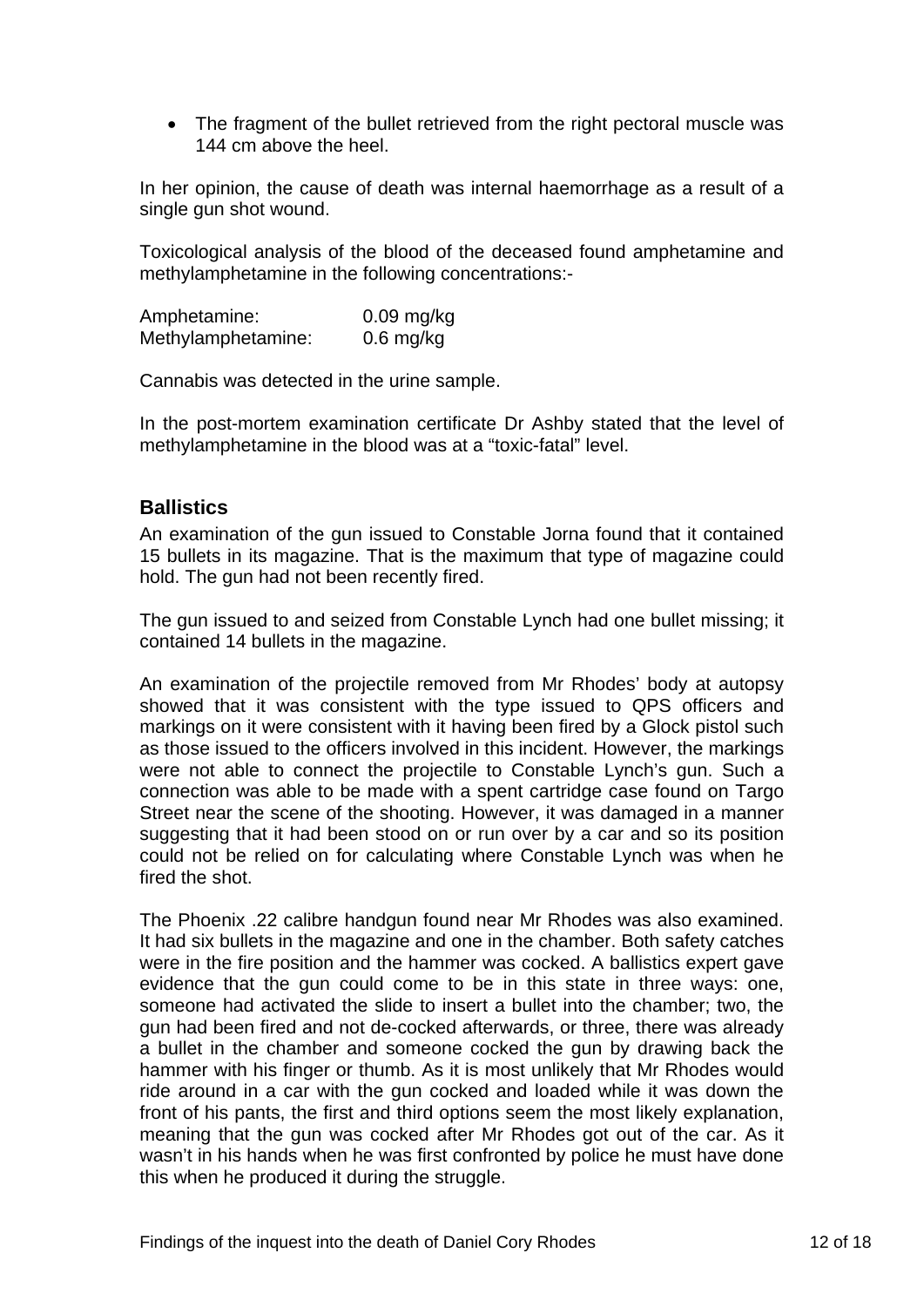<span id="page-14-0"></span>The ballistic expert also advised that the weapon had been subjected to amateurish repairs involving the fitting of hand fashioned grips to the sides of the handle. One of these had come loose as a result of one of the two screws required to hold the grip in position being missing. Also missing was the trigger disconnector, a component that is held in place by the hand grips. As a result the gun could not be fired in the normal manner. To cause it to fire, the operator would have to know to put pressure on another internal component while squeezing the trigger.

The prisoner referred to earlier who had reported that Mr Rhodes had stolen a Phoenix pistol from the prisoner's female partner was interviewed after the shooting. He gave a detailed description of the stolen gun that included the distinctive characteristics of the gun found at the scene of the shooting. He was shown a photograph of that gun and positively identified it as his and provided a plausible explanation for its modifications.

# *Findings required by s43(2)*

I am required to find, so far as has been proved, who the deceased was and when, where and how he came by his death.

As a result of considering all of the material contained in the exhibits and the evidence given by the witnesses, I am able to make the following findings.

**Identity of the deceased** – The deceased was Daniel Cory Rhodes

**Place of death** – Mr Rhodes died in Burnett Street, Bundaberg, Queensland

*Date of death* – He died on 7 October 2002.

**Cause of death** – Mr Rhodes died from internal haemorrhaging as a result of being shot by Constable Lynch

# *The committal question*

In addition to the findings concerning the particulars of the death that I have just pronounced, I am also required by s43(2)(b) of the Act to find whether anyone should be charged with murder or manslaughter as a result of the death. That requires me to determine whether a *prima facie* case for such a charge is made out.

Section 291 of the Code provides that it is unlawful to kill another person unless that killing is authorised, justified or excused by law.

Section 300 *Criminal Code* states that "*any person who unlawfully kills another person is guilty of a crime, which is called murder, or manslaughter, according to the circumstances of the case."*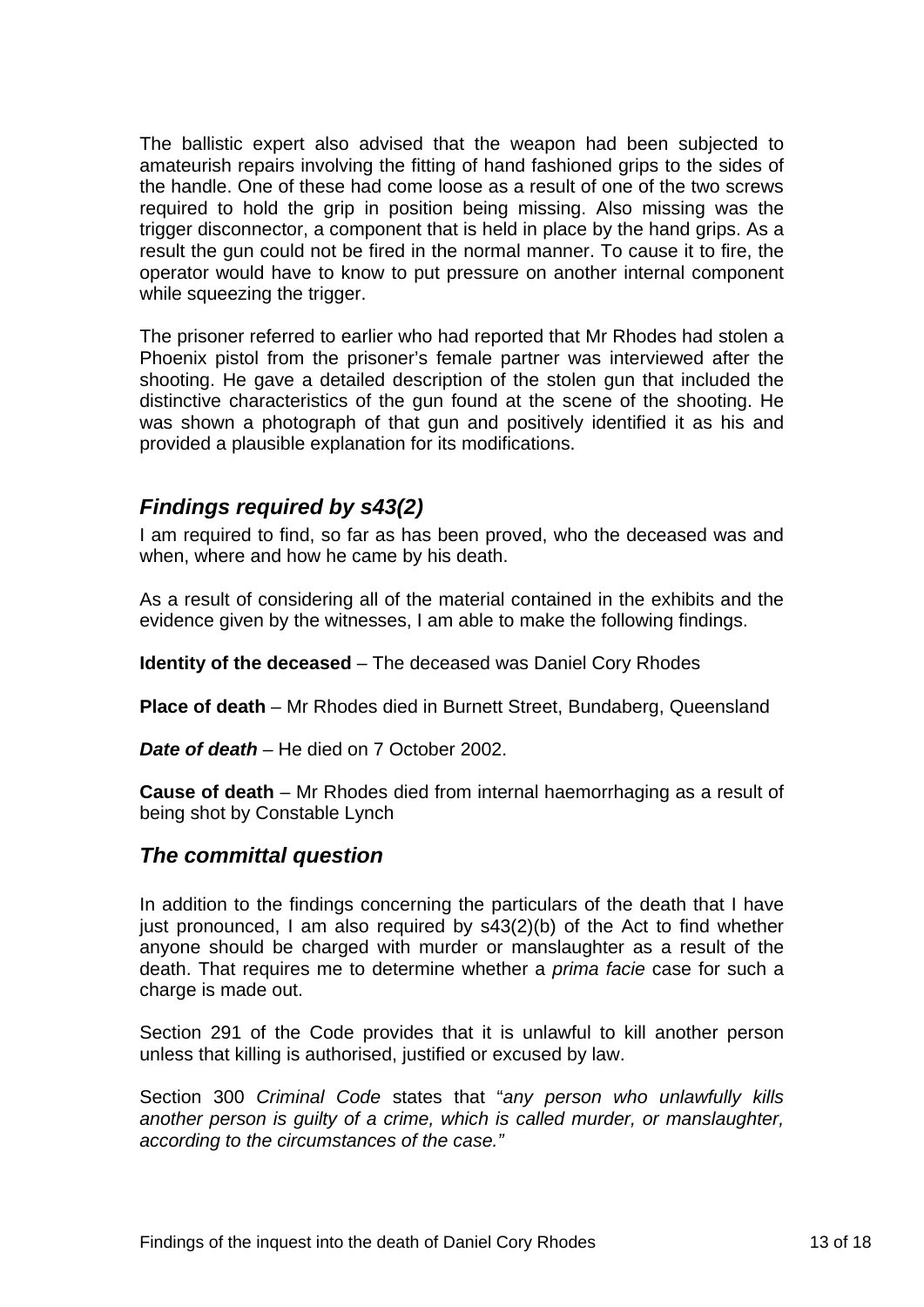There are various definitions of murder provided by s.302 of the Code. Most relevantly to this case, s.302(1) provides that a person who unlawfully kills another person with the intention of causing the death or doing grievous bodily harm is guilty of the crime of murder.

In this case there is an abundance of evidence indicating that Daniel Rhodes was killed by Constable Lynch. There is also compelling evidence that Constable Lynch intended to either to kill him or to do him some grievous bodily harm. The evidence of Constable Lynch is that he intentionally shot the deceased intending to incapacitate him. Further, the necessary intention can be inferred from other evidence on the basis that a person is held to have intended the natural and likely consequences of his/her act

Therefore, the only issue to be further considered is whether the killing was authorised, justified or excused by law. If it was, that is the end of the matter. If not, I must commit Constable Lynch for trial and allow the Director of Public Prosecutions consider whether an indictment should be presented.

There are three statutory provisions relevant to that issue in this case, namely s271 and s273 of the *Criminal Code* and s.377 *Police Powers & Responsibilities Act 2000*

Section 271, short-titled "*Self-defence against unprovoked assault,*" provides that if a person is assaulted in such a way as to cause reasonable apprehension of death or grievous bodily harm, and the person reasonably believes that he can not otherwise protect himself from that, it is lawful for the person to use such force as is necessary for his defence even though that force may cause death or grievous boldly harm.

Section 273, short-titled "*Aiding in self-defence*", provides that in any case where a person could lawfully use deadly force to protect themselves, it is also lawful for any other person acting in good faith to use a like degree of force to protect the first person.

It is also important to note that s283, short-titled "*Excessive force*", provides that *"(i)n any case in which the use of force by one person to another is lawful the use of more force than is justified by law under the circumstances is unlawful."* 

Insofar as may be relevant to this case s377(2) of the *Police Powers and Responsibilities Act 2000* provides that where a police officer reasonably suspects a person is about to do something likely to cause grievous bodily harm or the death of another person and reasonably suspects he or she can not prevent the grievous bodily harm or death other than by using force it is lawful for the officer to do so even if the force is likely to cause death or grievous bodily harm.

I will now attempt to apply that law to the facts of this case.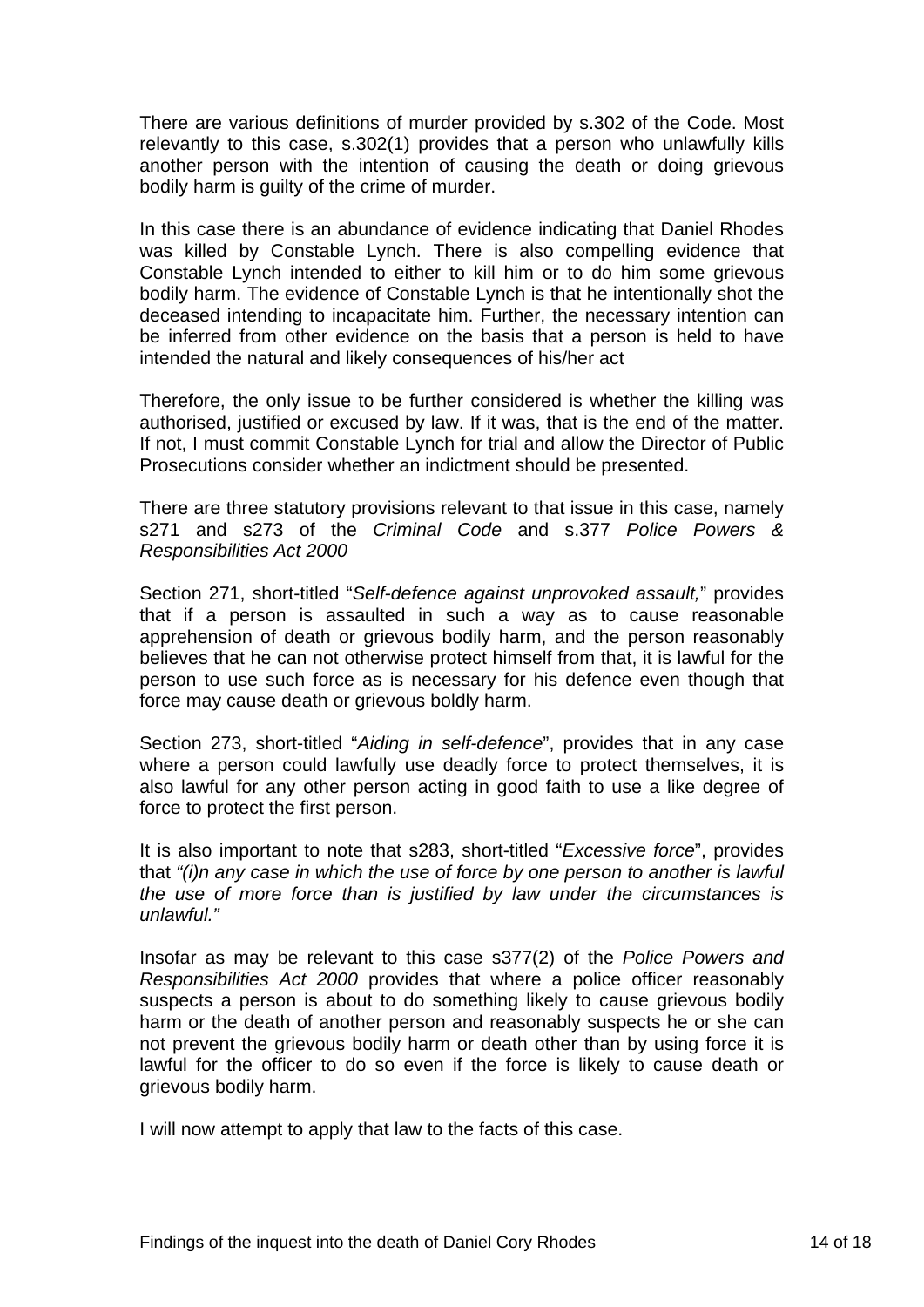Constable Jorna's evidence is that he believed he was about to be shot by Daniel Rhodes and that he would die. Constable Lynch gave evidence that he shot Daniel Rhodes because he believed that Mr Rhodes was about to kill Constable Jorna, and he believed there was no other way he could preserve Constable Jorna's life.

If each of these beliefs were held on reasonable grounds Constable Lynch is protected by s273 of the Code. If there is a reasonable suspicion that the use of fatal force was necessary to preserve Constable Jorna's life, Senior Constable Lynch is also protected by the PPRA provision.

There is no doubt that the two officers became involved in a violent struggle with Mr Rhodes near the intersection of Burnett and Targo Streets. There is also ample evidence that during this struggle Mr Rhodes produced the Phoenix pistol found on the ground near where he fell. That evidence is in the version of events supplied by Constable Lynch, Constable Jorna, Scott Fredericks, Justin Tamaki, Emma Egan and Jasmine Egan and supported by the evidence which explained how he came by that particular gun.

Sarah Samuels states that Mr Rhodes has nothing in his hands at the time he was shot. However, her account of events is so manifestly unreliable that little if any weight could be placed upon it. For example,

- Her description of where Constable Lynch and Constable Jorna's police car was parked is clearly wrong, as it is inconsistent with the photographs taken of the scene and with the evidence of Lynch, Jorna, Fredericks and Darney.
- Her description of this police car having its emergency lights activated is inconsistent with the evidence of Lynch, Jorna, Knight, Patterson and Campbell.
- She was adamant that the deceased was shot in the stomach or hip area, clearly indicating the front of the abdomen in her evidence, and there was immediately a lot of blood. This is clearly wrong as the evidence of Dr Ashby established.

I do not suggest that Ms Samuels is dishonest in her evidence. It is simply that she provides a stark example of how, after witnessing a fast-moving, traumatic incident, an apparently honest witness can be completely mistaken.

There is however, also conflicting evidence given by other witnesses concerning the level of threat posed by Mr Rhodes at the time he was shot that is relevant to an assessment of how likely it was that he was about to kill or maim Constable Jorna.

Constable Lynch and Constable Jorna give similar accounts of how the shooting took place. Constable Jorna had grabbed the belt loops of the deceased's jeans in an effort to swing him to the ground. The deceased was struggling in an effort to shake Jorna off. During this struggle Mr Rhodes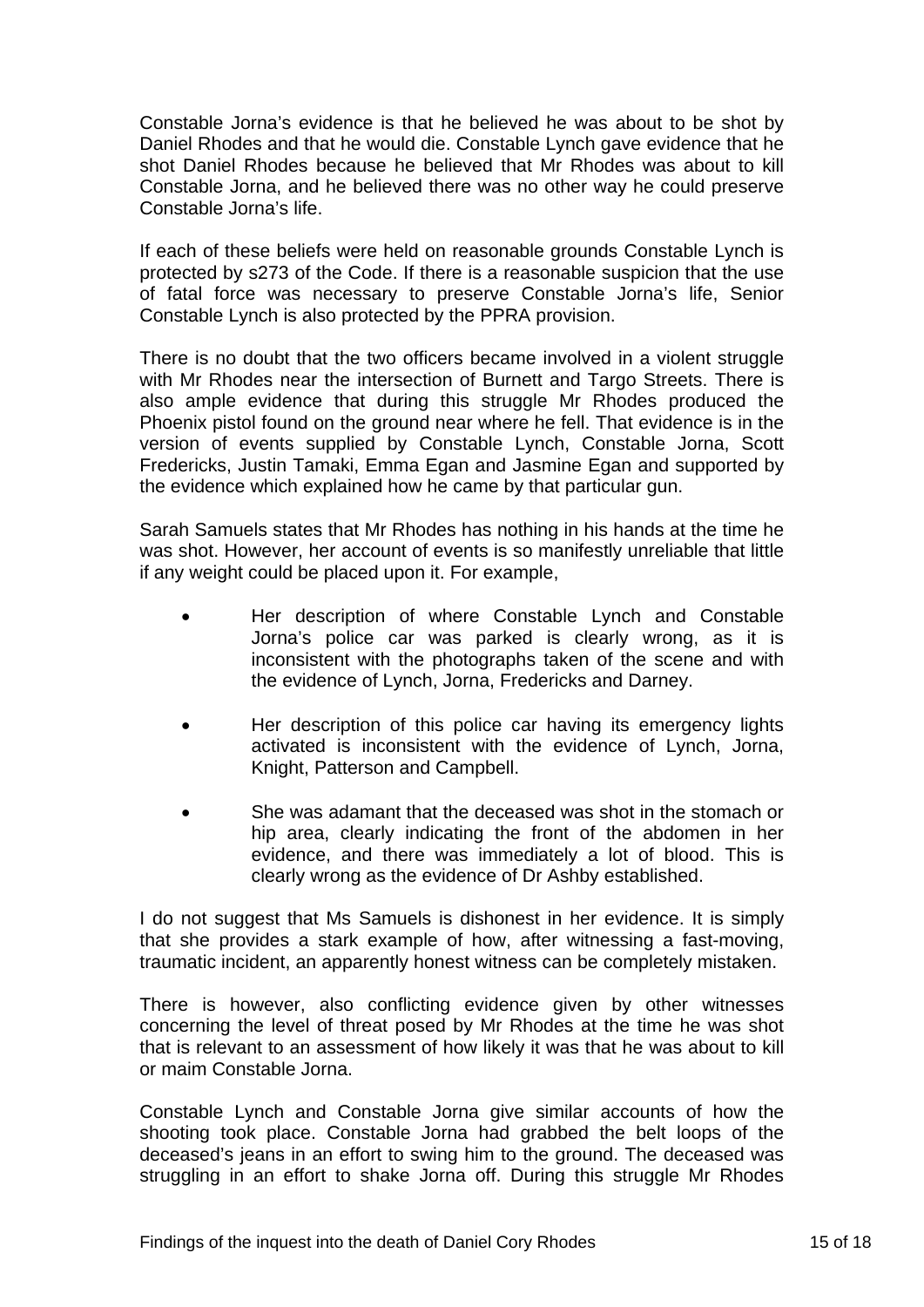produced the pistol and pointed it at Constable Lynch, who stepped back. Constable Lynch removed his service pistol and yelled at the deceased. The deceased then pointed the gun around his body behind him at Jorna, who immediately let go of the deceased's jeans and crouched down covering his head with his hands. Constable Lynch then shot the deceased.

Scott Fredericks' supports the officers' version to the extent that he agrees there was an initial struggle with Mr Rhodes in which the t-shirt was removed, after which he produced a weapon and pointed it at the police officers. However in his interviews and re-enactments Mr Fredericks clearly has the deceased standing away from the police at that time, and the police moving back and away from him. He had the deceased waving his pistol from side to side towards the two police officers. The deceased then moved backwards to the corner of Targo and Burnett Streets, and pointed his gun at the two officers. It was this point that he heard the shot fired, and saw the deceased run down the footpath of Burnett St and collapse on the driveway.

On this version Constable Lynch may or may not have been justified in using lethal force but I don't need to decide that because during his evidence Fredericks made a number of important concessions. He said that:

- He may have been mistaken about the position of the police officers, and that one of the police officers may have been behind the deceased grabbing on to his jeans when Mr Rhodes produced the gun;
- The deceased may have pointed the gun around him towards the police officer behind him; and
- One of the officers may have yelled, *"Drop the fucking gun!"*

Fredericks was adamant, however, that the shot was fired when the deceased was at the corner of Burnett and Targo Streets. In his re-enactment of 8 October 2002 Senior Constable Lynch had the location where he fired the shot a little way back in Targo St. However, recently the diagram drawn by Lynch in his first interview on 8 October 2002 has been produced and it shows the position of Jorna and the deceased very close to the intersection of Burnett and Targo Streets, consistent with Fredericks' evidence.

In any event given the short space of time and the activity involved in the incident any discrepancies as to precise locations are of little concern.

Justin Tamaki's account on its face is inconsistent with that of Senior Constable Lynch and Constable Jorna. It will be recalled that his version in the interviews and re-enactment is that Mr Rhodes is shot when he is running down Burnett Street away from the officers. He was facing away from them and did not look back. The officers were, to use Mr Tamaki's words, "square on" to Mr Rhodes or a little to his right as he was facing away from them when he was shot. He is, in that version, posing no threat to either officer.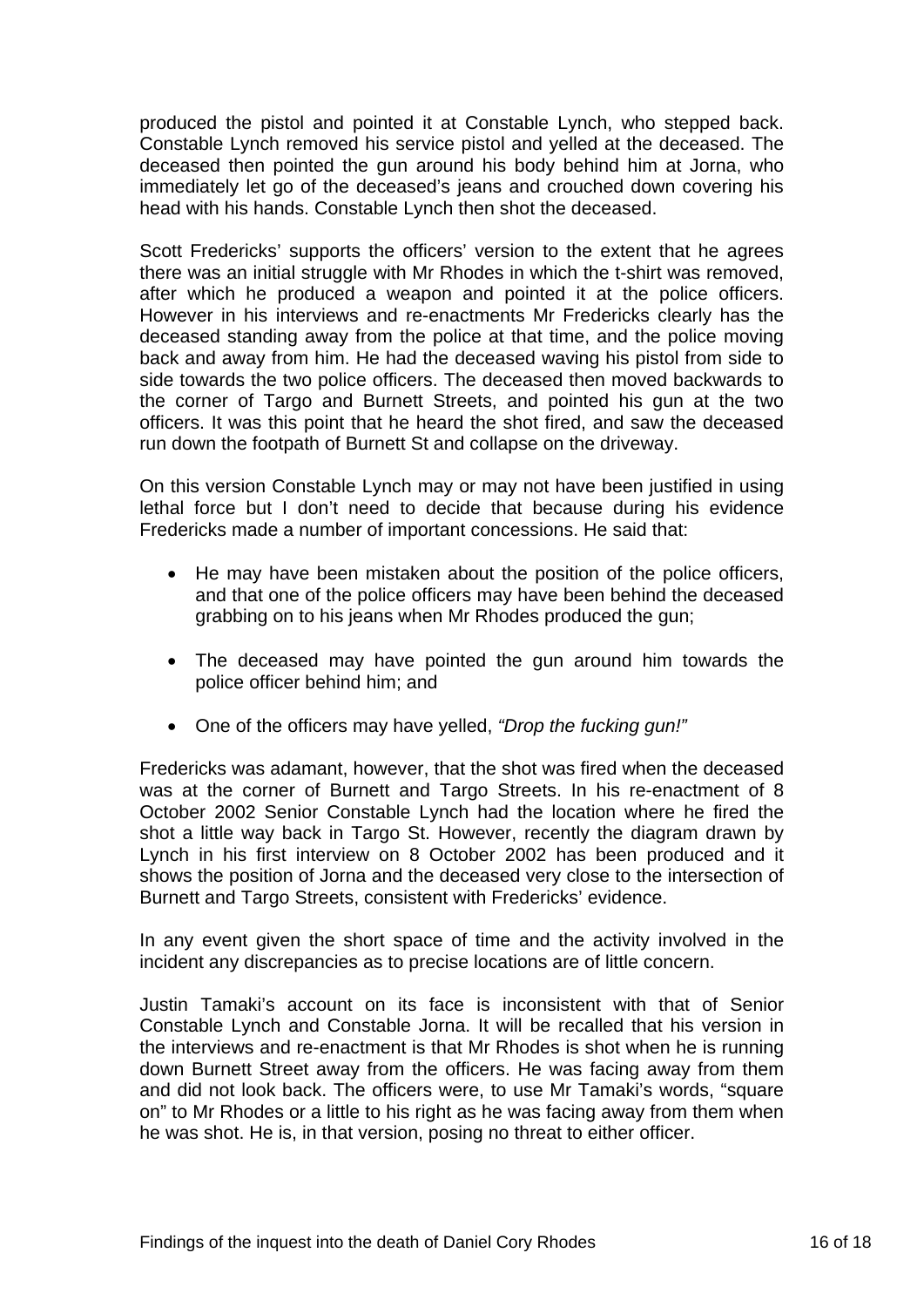However the following aspects need to be considered. When Mr Tamaki first saw him, Mr Rhodes was running towards the corner "*as fast as he could*", but "*he had a bit of a strange running style…he just didn't look natural."* He looked *"awkward."* He told us this morning and demonstrated how Mr Rhodes was holding his left arm away from his body and not using it in running as an able bodied person would. Before Mr Rhodes had come into his view, Mr Tamaki heard a noise like the sound of a car door slamming. Mr Tamaki was prepared to concede that this first noise may have been a gunshot. He acknowledged that he assumed that Mr Rhodes was shot when in Burnett Street because it was there that he saw him wince and arch his back at the same time as Mr Tamaki heard a noise and saw the officers with their guns drawn and pointing at Mr Rhodes.

But what is crucial in my view, and would prevent a properly instructed jury from convicting Constable Lynch based on the evidence of either Mr Fredericks or Mr Tamaki is that their versions cannot explain the trajectory of the bullet, while the versions of the officers Lynch and Jorna can.

I am sure that the evidence of all of the witnesses are the results of genuine attempts at reconstructing a shocking, confronting and dynamic incident that they came upon without warning and that lasted probably less than a minute. They conflict with each other and are inconsistent with provable facts. However, I can see no basis on which a jury could reject Dr Ashby's evidence gathered in the clinical setting of the mortuary. She said, and the photographs demonstrate, that the shot entered Mr Rhodes' body in the left scapular region and traversed it from left to right while inclining towards the front of the body and increasing slightly in elevation. This was tested and confirmed with thin metal rods especially designed for this purpose that are inserted through the holes in the body made by the bullet.

The position of the entry wound is consistent with Constable Lynch being to the left of Mr Rhodes as he claims. The diagonal path of the bullet across and towards the front of the body is consistent with Mr Rhodes twisting his torso so as to point his gun under his left arm which would also result in his right shoulder dropping, accounting for the bullet coming to rest more towards the top of his chest than the entry point.

There is no evidence that when the officers first gave an account of the incident, they were aware of this medical evidence and so could have concocted a story to fit it, even were they capable of so doing.

It might be suggested that these are jury questions not to be decided by a coroner or a magistrate deciding whether to commit a person for trial and that I should leave it to the DPP to determine whether the matter goes to trial in a higher court. That is not my understanding of the law. In assessing whether a properly instructed jury could reasonably convict a magistrate presiding at committal proceedings or a coroner should have regard to the reliability of the evidence: Purcell v Venardos (No.2) [1997] 1 Qd R 317.